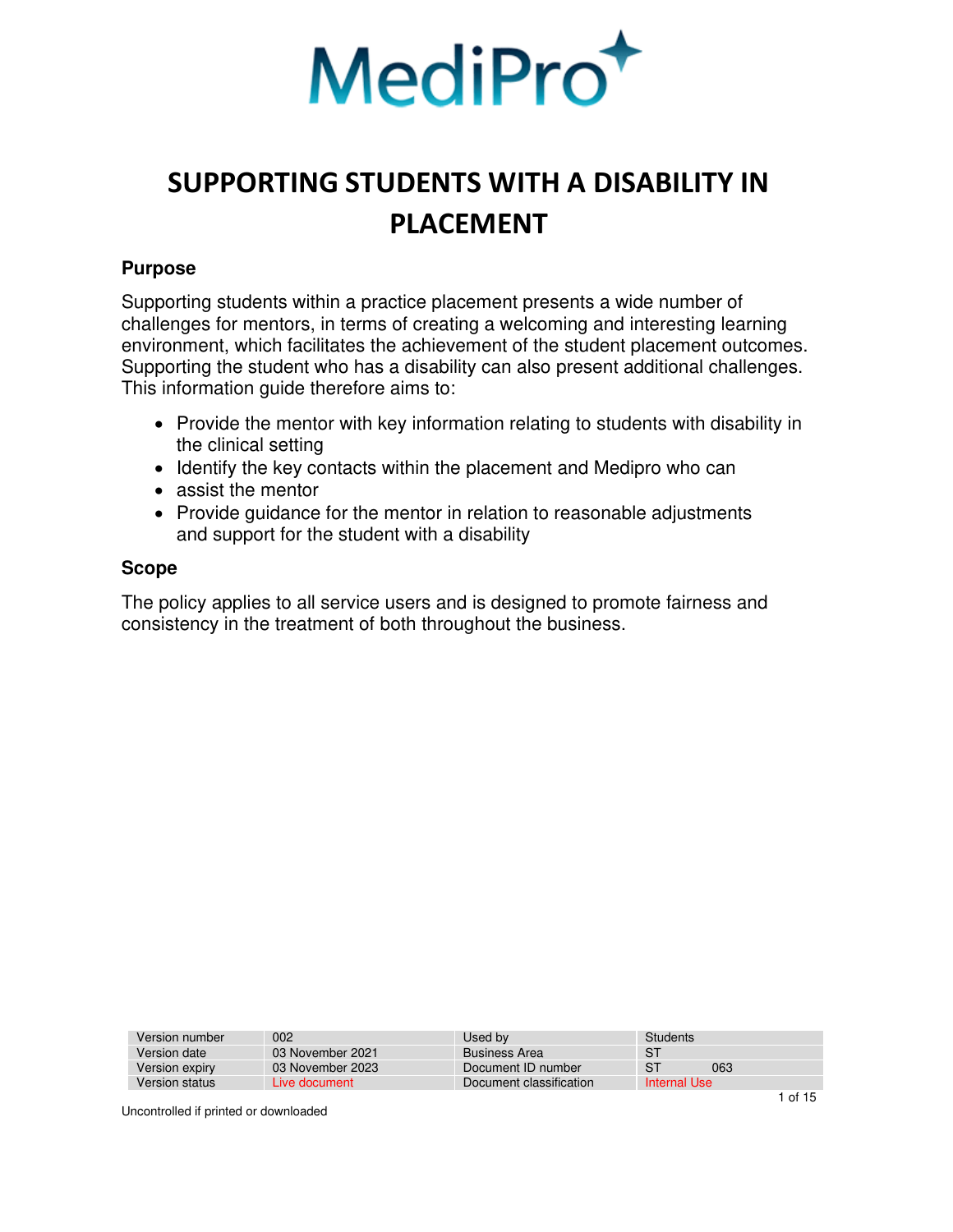

### **Contents**

| Purpose                                 |    |
|-----------------------------------------|----|
| Scope                                   |    |
| Background and context                  |    |
| <b>Discrimination</b>                   |    |
| Appendix A - FREQUENTLY ASKED QUESTIONS | 13 |

| Version number | 002              | Used by                 | Students     |
|----------------|------------------|-------------------------|--------------|
| Version date   | 03 November 2021 | <b>Business Area</b>    | -S1          |
| Version expiry | 03 November 2023 | Document ID number      | S1<br>063    |
| Version status | Live document    | Document classification | Internal Use |
|                |                  |                         |              |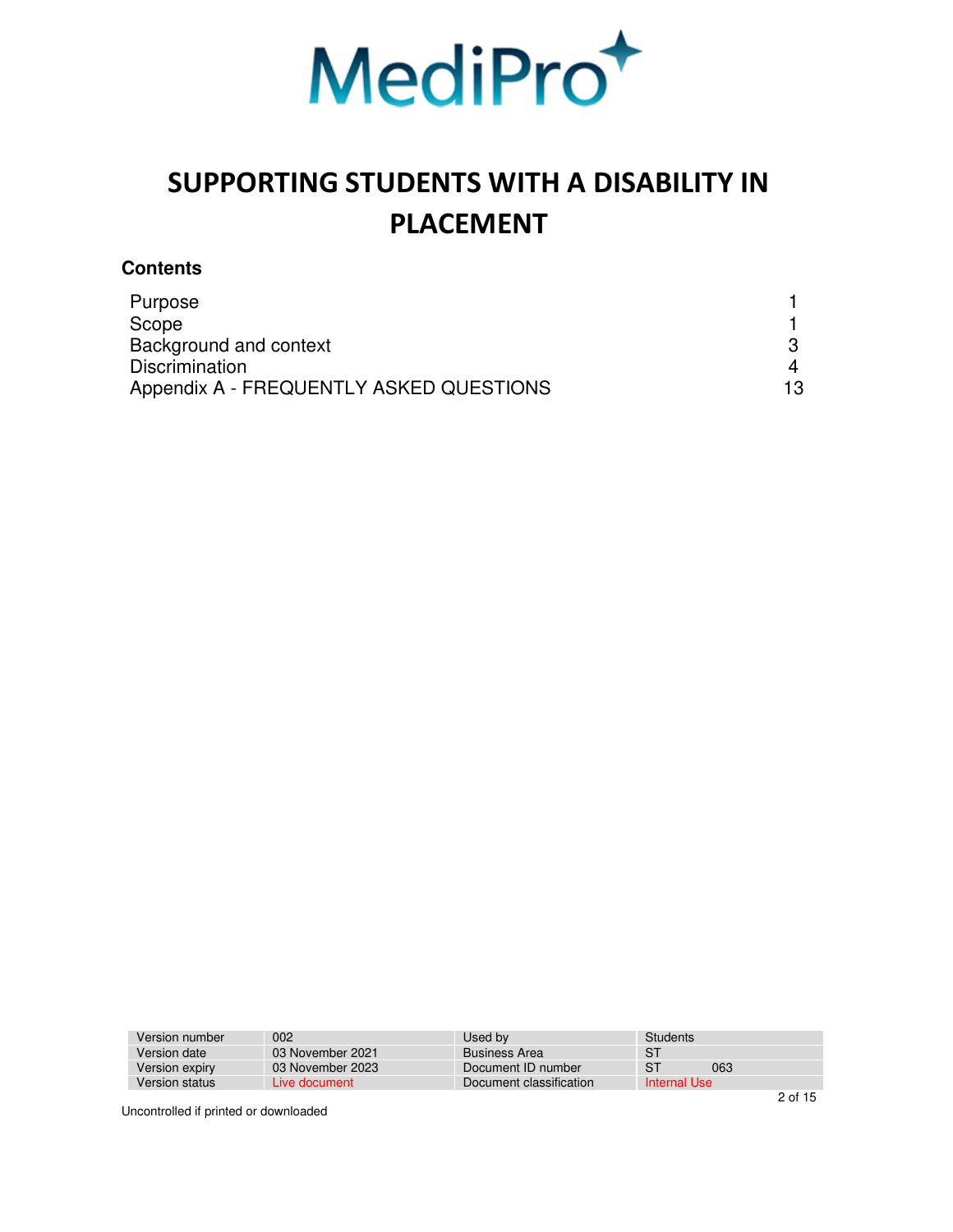

### <span id="page-2-0"></span>**Background and context**

#### Current Equalities Legislation

The Equality Act 2010 (which replaced the Disability Discrimination Act (DDA), 1995 and the Special Educational Needs and Disability Act 2001) makes it unlawful for education institutions to discriminate against disabled students and other disabled people. The Act applies to a number of broad areas, including education, the provision of goods and services and employment. One of the specific areas covered for which it is unlawful to discriminate is in the provision and arrangement of work placements.

### Rights under the Post-16 Education Section

The legislation applies to people who are disabled according to the definition of disability included in the Act. A disabled person is someone who has a physical or mental impairment, which influences his or her ability to carry out normal day to-day activities. That effect must be substantial, adverse, and long term. In this respect, physical or mental impairment includes sensory impairments, mental illness or mental health problems, specific learning difficulties such as dyslexia and conditions such as diabetes or epilepsy. People with severe disfigurements are also covered by the Act. People who have had a disability in the past, which meets the Act's definition, continue to be covered even if they no longer have the disability.

### Responsibilities under the Post-16 Education Section

The post-16 sections of the Act place responsibilities on education institutions not to discriminate against disabled students in the provision of student services. Work placements come within the definition of student services. Additionally, the Act includes a Public Sector Equality Duty; this strengthens the responsibilities that public bodies have (such as the NHS), to eliminate discrimination, to advance equality for people with a protected characteristic (such as a disability) and to ensure they are not treated less favourably than other people.

The legal responsibility for ensuring discrimination does not take place rests with the education institution which provides the course the student is undertaking.

| Version number | 002              | Used by                 | Students     |
|----------------|------------------|-------------------------|--------------|
| Version date   | 03 November 2021 | <b>Business Area</b>    | -ST          |
| Version expiry | 03 November 2023 | Document ID number      | -S1<br>063   |
| Version status | Live document    | Document classification | Internal Use |
|                |                  |                         |              |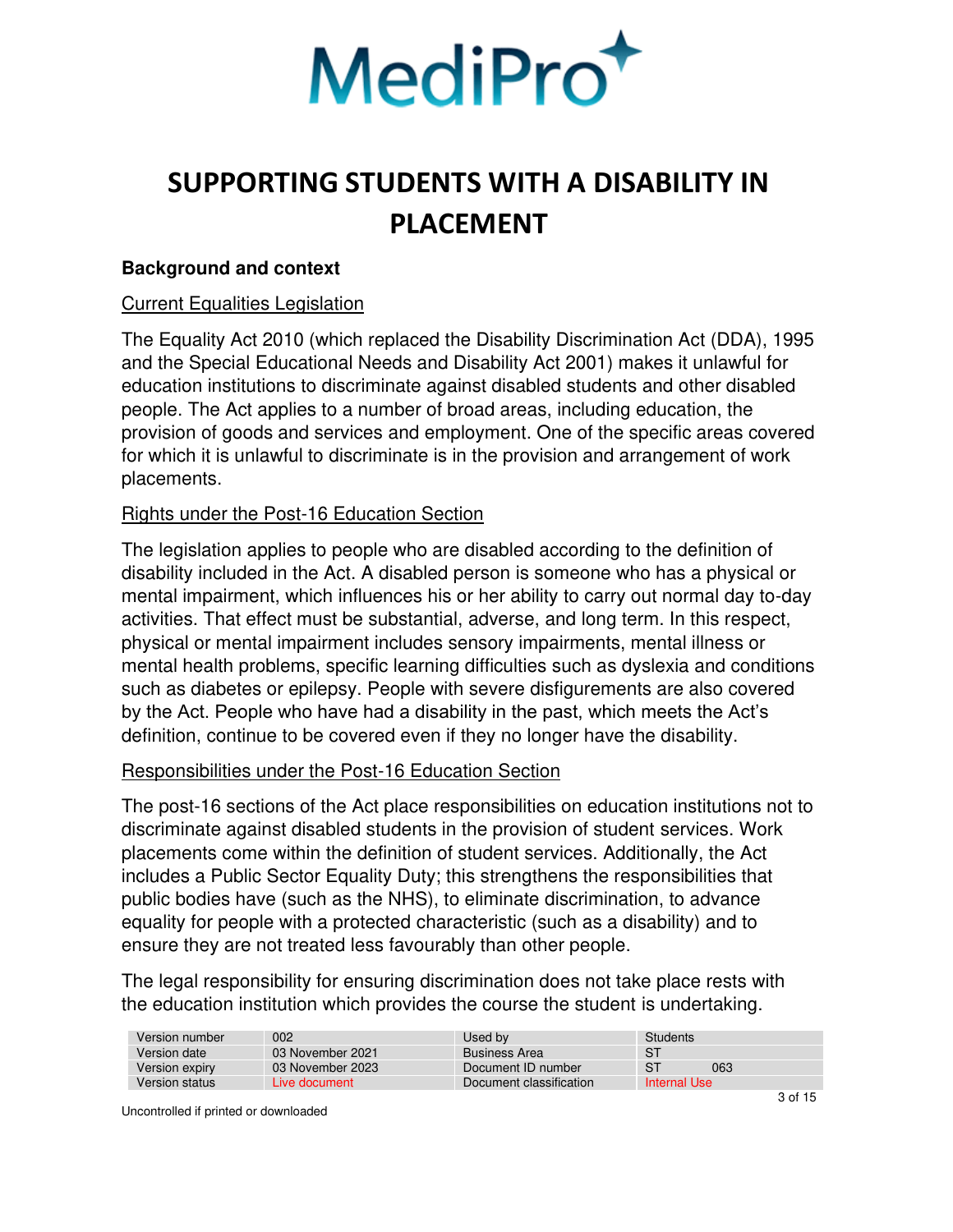

Institutions may delegate the function of organising placements, but they cannot delegate their legal responsibilities. Employers will also have legal responsibilities towards students who are employed or on work placements under the employment sections of the Equality Act. However, an institution's responsibility is not diminished by this, and Medipro must continue to ensure that discrimination does not take place.

### <span id="page-3-0"></span>**Discrimination**

Under the broad provisions of Act, discrimination can occur in several ways in relation to the following protected characteristics:

- Age
- Disability
- Gender reassignment
- Marriage and civil partnership
- Pregnancy or maternity
- Race
- Religious belief or non-belief
- Sex
- Sexual orientation

Different types of discrimination under the Act can be summarised as follows:

- Direct discrimination Direct discrimination occurs when someone is treated less favourably than another person because of a protected characteristic they have or are thought to have. This protection already applies to all protected characteristics listed above.
- Discrimination by association Already applies to race, religion or belief and sexual orientation. Now extended to cover age, disability, gender reassignment and sex. This is direct discrimination against someone because they associate with another person who possesses a protected characteristic.

| Version number | 002              | Used by                 | Students     |
|----------------|------------------|-------------------------|--------------|
| Version date   | 03 November 2021 | <b>Business Area</b>    | S1           |
| Version expiry | 03 November 2023 | Document ID number      | -S1<br>063   |
| Version status | Live document    | Document classification | Internal Use |
|                |                  |                         | .            |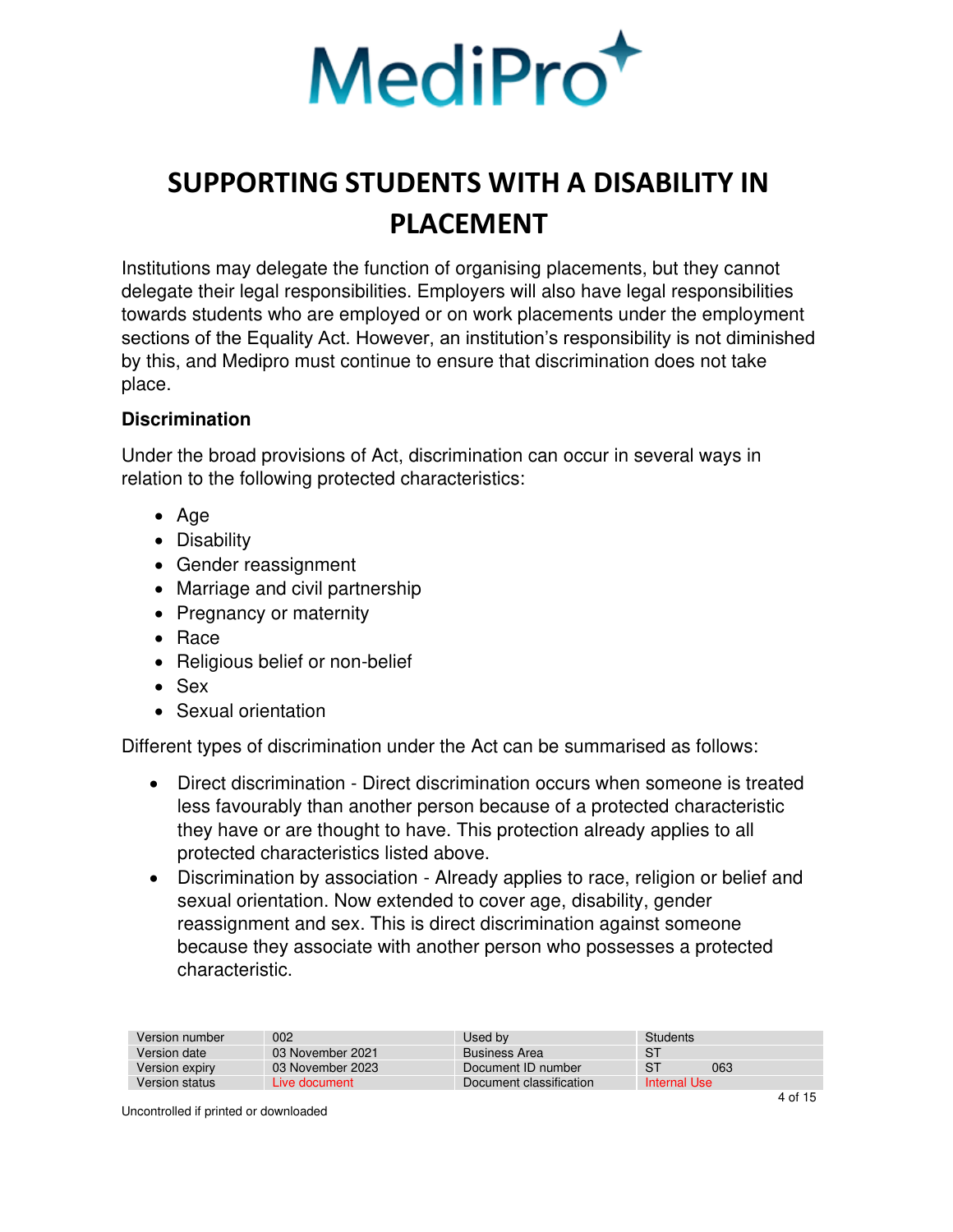

- Perception discrimination Already applies to age, race, religion or belief and sexual orientation. Now extended to cover disability, gender reassignment and sex. This is direct discrimination against an individual because others think they possess a particular protected characteristic. It applies even if the person does not actually possess that characteristic.
- Indirect discrimination Already applies to age, race, religion or belief, sex, sexual orientation and marriage and civil partnership. Now extended to cover disability and gender reassignment. Indirect discrimination can occur when there is a condition, rule, policy or even a practice that applies to everyone but particularly disadvantages people who share a protected characteristic.
- Harassment Harassment is "unwanted conduct related to a relevant protected characteristic, which has the purpose or effect of violating an individual's dignity or creating an intimidating, hostile, degrading, humiliating or offensive environment for that individual". Students will now be able to complain of behaviour that they find offensive even if it is not directed at them, and the complainant need not possess the relevant characteristic themselves.
- Third party harassment Already applies to sex. Now extended to cover age, disability, gender reassignment, race, religion or belief and sexual orientation. The Equality Act makes an employer potentially liable for harassment of its employees by people (third parties) who are not employees of the organisation, such as patients or visitors.
- Victimisation Victimisation occurs when an employee is treated badly because they have made or supported a complaint or raised a grievance under the Equality Act; or because they are suspected of doing so.

For people with a disability, there are additional types of discrimination that apply:

• Discrimination arising from disability - This is distinct from 'direct discrimination' or 'indirect discrimination' as this can occur where the disabled person is treated unfavourably because of 'something arising in consequence of their disability'. This is a slightly more complicated legal

| Version number | 002              | Used by                 | Students       |     |
|----------------|------------------|-------------------------|----------------|-----|
| Version date   | 03 November 2021 | <b>Business Area</b>    | -ST            |     |
| Version expiry | 03 November 2023 | Document ID number      | S <sup>T</sup> | 063 |
| Version status | Live document    | Document classification | Internal Use   |     |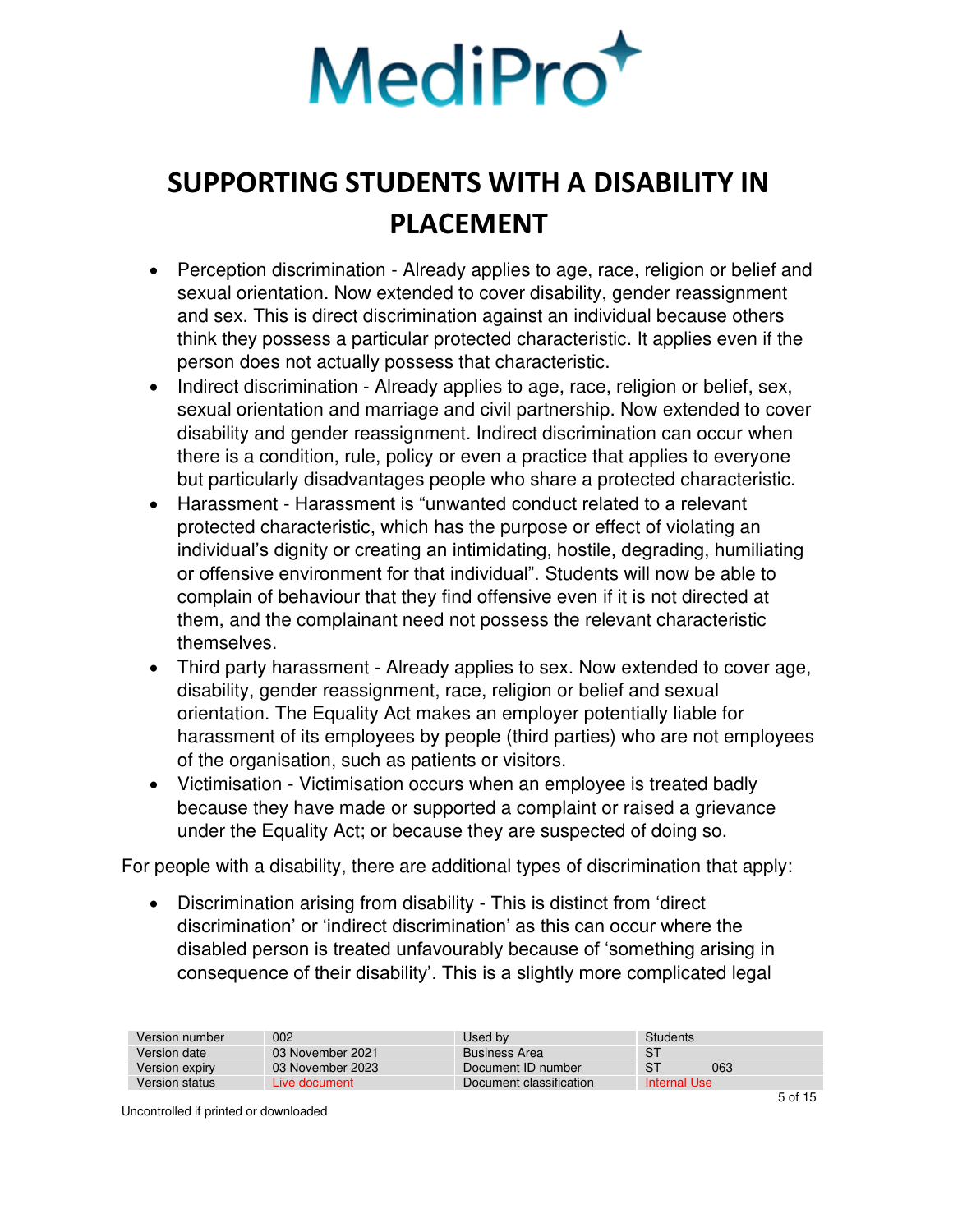

concept than in the case of direct or indirect discrimination but one to be aware of.

- Failure to make reasonable adjustments Under the Equality Act, educational providers have a duty to make reasonable adjustments for students (as do employers for their employees). The purpose of reasonable adjustments is to provide access to education as close as is reasonably possible, to the standard offered to other students. This includes:
	- $\circ$  Taking steps to avoid putting disabled students at a substantial disadvantage by the application of provisions, criteria or practices removing or altering a physical feature or finding a means of avoiding features that might result in substantial disadvantage.
	- $\circ$  Providing 'auxiliary aids' which will help reduce or remove substantial disadvantage.

Education providers also have an 'anticipatory duty' to anticipate the needs of their disabled students; this might mean taking proactive measures that increase inclusion and accessibility thereby avoiding or helping to reduce the need for individual reasonable adjustments. A failure to make reasonable adjustments that results in disabled students being put at a substantial disadvantage compared with other students is therefore another form of discrimination.

#### What the Equality Act requires Education Providers to do

As outlined above, the Act says that education institutions must take reasonable steps to ensure that a disabled student is not placed at a substantial disadvantage in comparison to someone who is not disabled. Under the Equality Duty, there is also a responsibility to proactively advance equality for all people with a protected characteristic, including disability.

#### Determining what is reasonable

Within education provision, what adjustments are deemed reasonable for an

| Version number | 002              | Used by                 | Students     |                      |
|----------------|------------------|-------------------------|--------------|----------------------|
| Version date   | 03 November 2021 | <b>Business Area</b>    | S1           |                      |
| Version expiry | 03 November 2023 | Document ID number      | S1<br>063    |                      |
| Version status | Live document    | Document classification | Internal Use |                      |
|                |                  |                         |              | $\sim$ $\sim$ $\sim$ |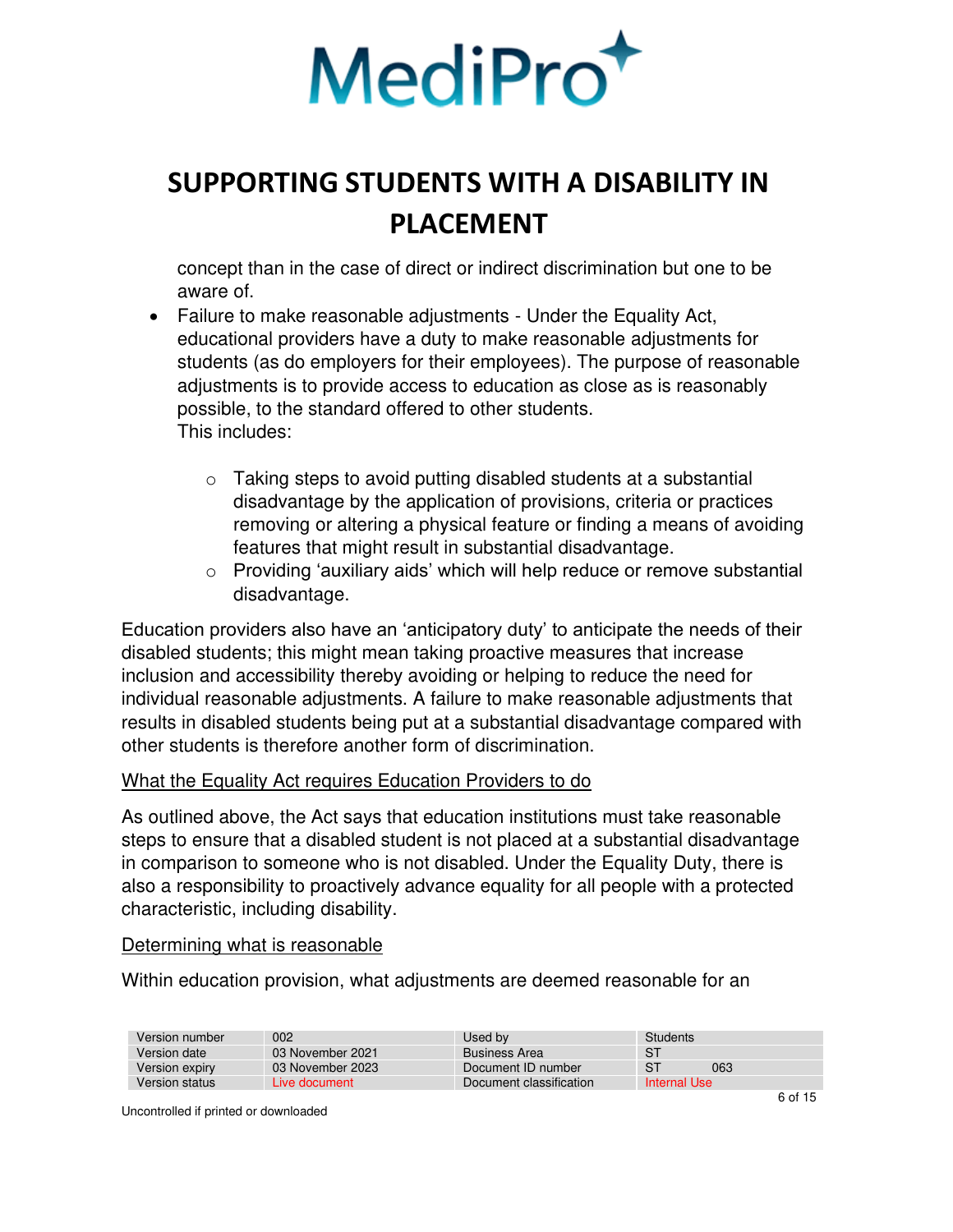

institution to make will depend on individual circumstances and on the nature of the student's disability or difficulties. The Equality Act refers to broad considerations that need to be considered in determining what is reasonable. These include:

- Whether taking any steps would be effective in overcoming the substantial disadvantage that disabled people face in accessing the services in question
- The type of education or other benefit, facility or service being provided
- The effect of the disability on the individual
- The financial and other costs of making the adjustment
- The availability of grants, loans, and other assistance to disabled students
- The extent to which aids, or services will otherwise be provided to disabled people or students
- The resources of the education provider and the availability of financial or other assistance
- Health and safety requirements
- The interests of other students and people who may be admitted as students
- The role/job the training course is intended for

Whilst there is relatively little specific definition of what 'reasonableness' means circumstances; the Equality Act Draft Code of Practice for Further & Higher Education states the expectation that it should only be on rare occasions that reasonable adjustments cannot be accommodated.

### The Equality Act and employment

It should be noted that whilst educational providers have a responsibility to ensure disabled students on a course of study are treated in a non-discriminatory way and have appropriate reasonable adjustments put in place for them for education purposes, employers also have similar legal obligations under the Equality Act. The duties and responsibilities applicable to employment, like those described above, apply not only to people defined as 'employees' but also to those undertaking practical work experience placements. There is therefore a dual role in the requirement to enable suitable support and adjustments to be put in place between Medipro and placement providers; the actual responsibility rests where the activities

| Version number | 002              | Used bv                 | Students     |
|----------------|------------------|-------------------------|--------------|
| Version date   | 03 November 2021 | <b>Business Area</b>    | -S1          |
| Version expiry | 03 November 2023 | Document ID number      | S1<br>063    |
| Version status | Live document    | Document classification | Internal Use |
|                |                  |                         |              |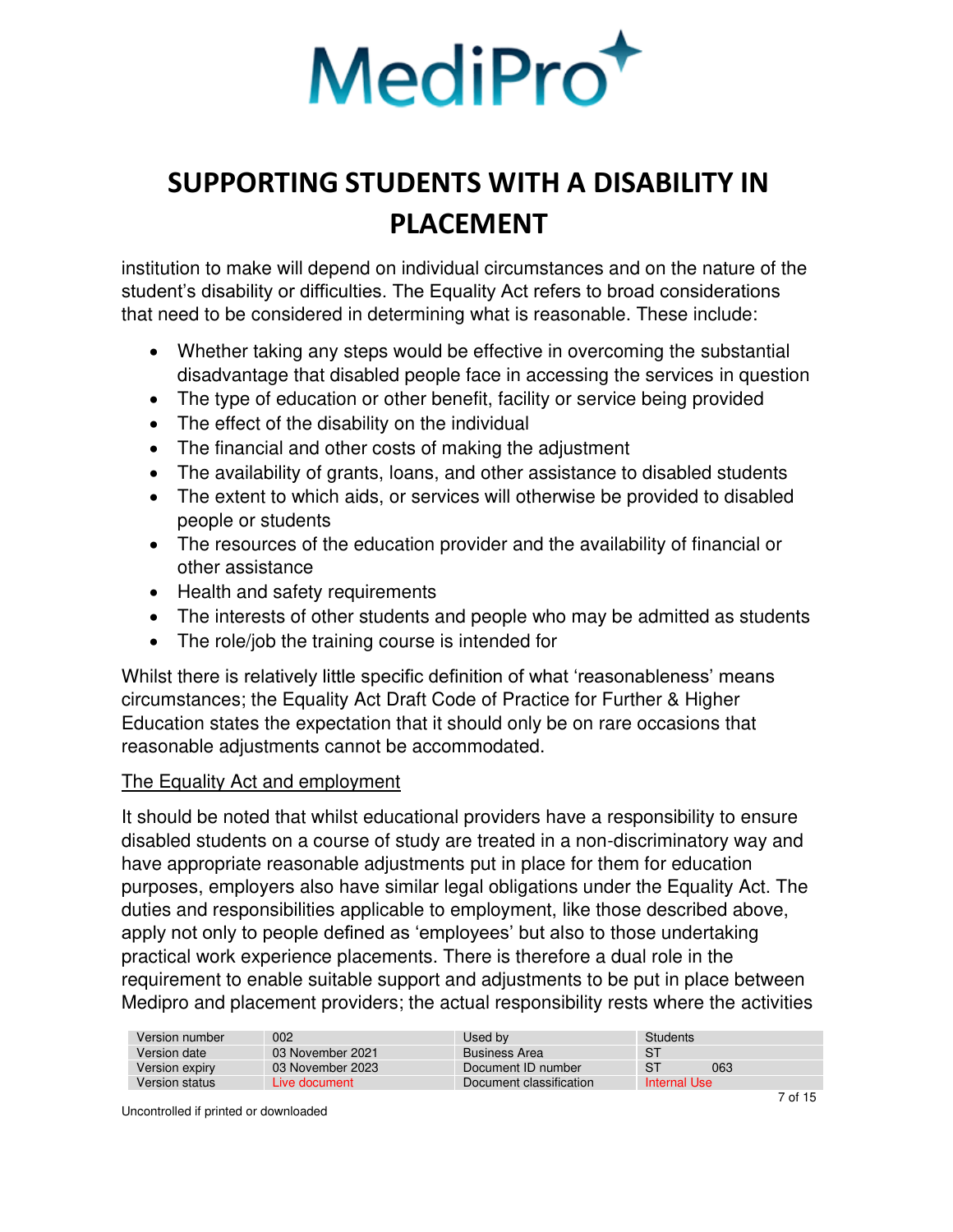

are based. Reasonable adjustment requirements for employers are like those outlined in the section above.

Section 4 of the Equality & Human Rights Commission Draft Code of Practice for Education Providers - Further and Higher Education, includes a section on the provision of work placements. - [http://www.equalityhumanrights.com/legal-and](http://www.equalityhumanrights.com/legal-and-policy/equality-act/equality-act-consultations)[policy/equality-act/equality-act-consultations](http://www.equalityhumanrights.com/legal-and-policy/equality-act/equality-act-consultations)

Chapter 5 of the Code of Practice for Employment provides some further detailed information on the requirements of the employer in relation to the Equality Act disability provisions - [http://www.equalityhumanrights.com/advice-and](http://www.equalityhumanrights.com/advice-and-guidance/information-for-advisers/codes-of-practice)[guidance/information-for-advisers/codes-of-practice](http://www.equalityhumanrights.com/advice-and-guidance/information-for-advisers/codes-of-practice)

#### If things go wrong

If a student believes that he or she has been discriminated against, he or she can seek legal redress through the courts against the institution or the employer as appropriate. The Equality and Human Rights Commission provide information and advice for individuals and organisations on issues relating to equality matters and the law. Further information can be found via the following link: [http://www.equalityhumanrights.com](http://www.equalityhumanrights.com/)

### The Heath Care Professions Council (HCPC) and the Equality Act

The HCPC state 'When a student tells an education provider about a disability, admissions staff will need to decide whether the student will be able to meet the standards of proficiency for the relevant profession. As there is often more than one way in which each professional standard can be met, this will include considering reasonable adjustments that would make it possible for the student to meet these standards.'

*'There is a major difference between being registered as a health and care*  professional and being employed as one*'*.

We register people, and we do not deal with matters that are related to employment. In the same way that someone completing an approved programme does not

| Version number | 002              | Used by                 | Students       |  |
|----------------|------------------|-------------------------|----------------|--|
| Version date   | 03 November 2021 | <b>Business Area</b>    | S <sub>1</sub> |  |
| Version expiry | 03 November 2023 | Document ID number      | S1<br>063      |  |
| Version status | Live document    | Document classification | Internal Use   |  |
|                |                  |                         | - - - -        |  |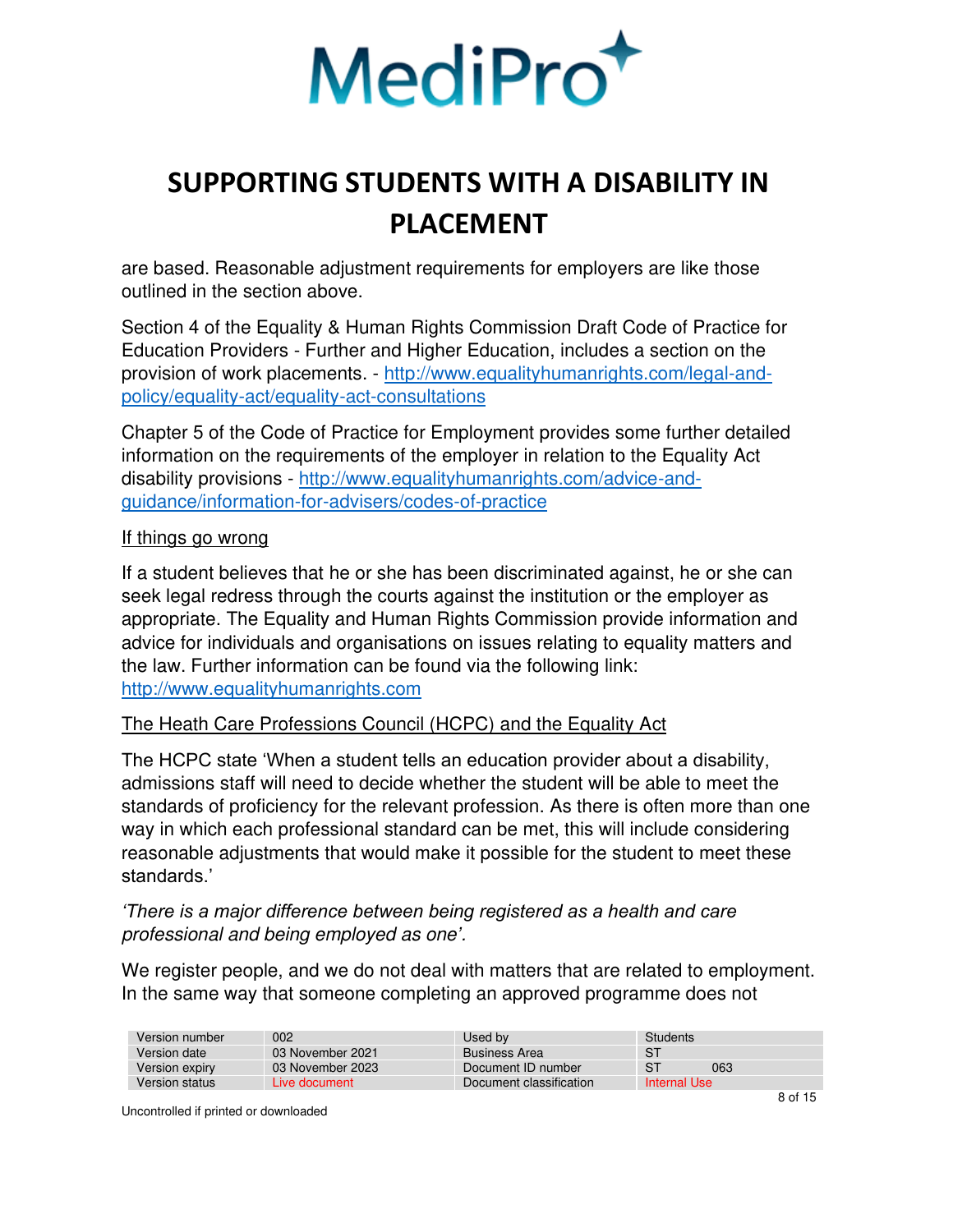

guarantee that we will register them, it is important that registration is never seen as a guarantee that any professional on our Register will gain employment.

Guaranteeing that someone is 'fit to practise', which is part of our role as the regulator, does not guarantee that they will have the opportunity to practise. It is also not the same as fitness to work, which is decided at a local level between a registrant and an employer.'

#### Support / Allowances

Students may receive support and allowances in a range of ways e.g. a disabled student allowance Disabled Students Allowance or DSA, is a government funded allowance that is available to provide support to students in higher education who have additional costs directly related to their disability. Students must meet criteria to qualify for the allowance and must have their needs formally assessed before an award is made. Students can receive support in the form of:

- A basic allowance to cover small items of equipment, consumables, paper etc
- An allowance for large items of equipment such as a pc, laptop, scanner, portable loops, recording devices etc
- An allowance for non-medical personal help to cover support such as notetaking, BSL interpreters, general support etc

It should be remembered that whilst this financial support is available to some students, it is the institution that has legal responsibility to ensure reasonable adjustments are made.

#### Support in Practice Placements

Not all students with a disability require additional support in practice placements however, some will require this assistance. To establish if the student requires additional support, the programme lead will review the student's support profile, individual learning plan or risk assessment during the initial stages of the student's

| Version number | 002              | Used by                 | Students     |
|----------------|------------------|-------------------------|--------------|
| Version date   | 03 November 2021 | <b>Business Area</b>    | -S1          |
| Version expiry | 03 November 2023 | Document ID number      | S1<br>063    |
| Version status | Live document    | Document classification | Internal Use |
|                |                  |                         | - - - -      |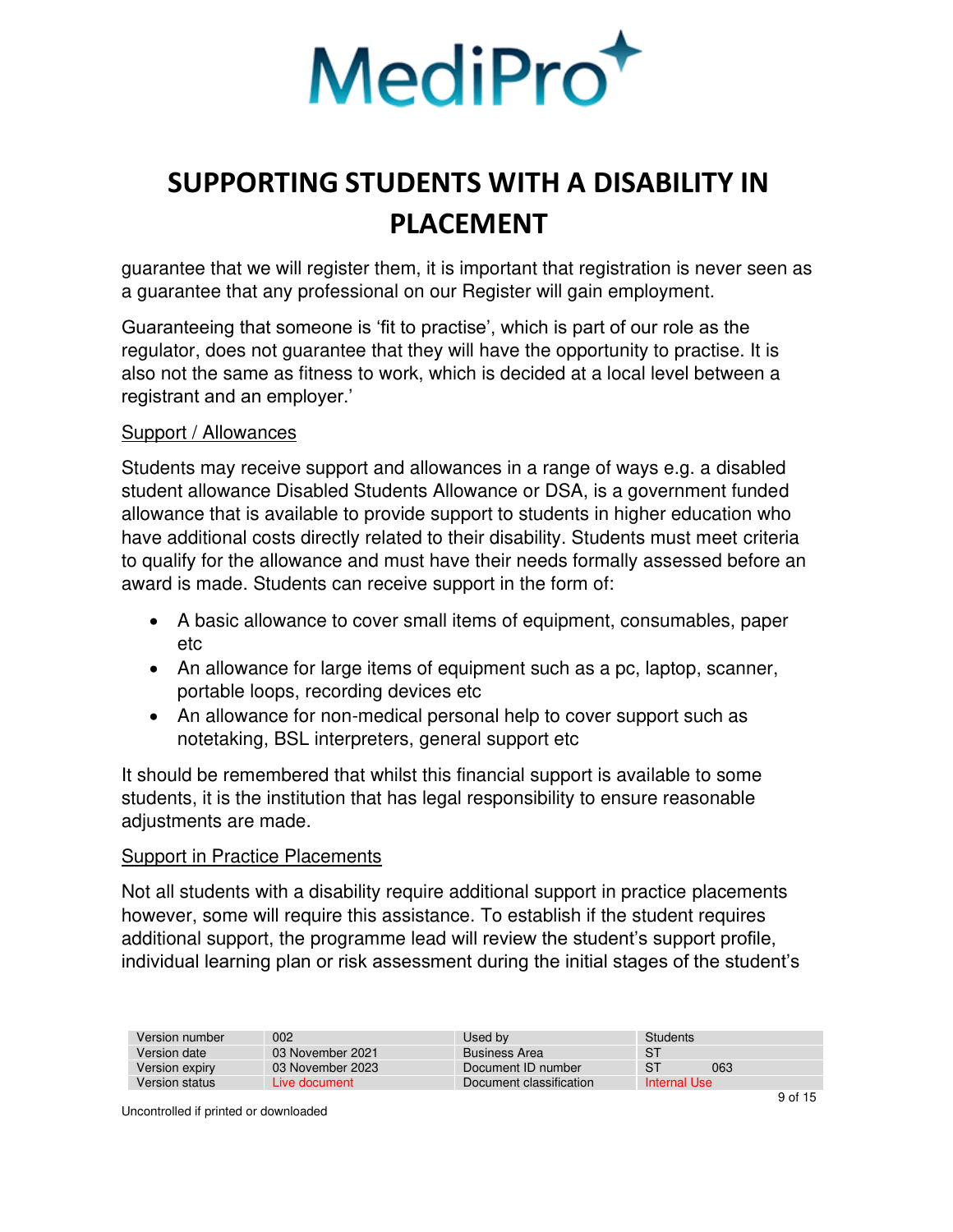

programme. Prior to the student going out on placement, this documentation will be reviewed to identify any needs that the student has in relation to that placement.

This will be undertaken with the student and a joint decision made about the best way to provide support for the student in placement.

Key people involved in the organisation of placements for students include the placement co-ordinator, the programme leader, the personal tutor contact, the placement provider, and the student. To identify any reasonable adjustments that require to be identified for a student with a disability undertaking a placement, an individual student learning profile will be developed.

Whilst this profile is particularly designed to identify adjustments required for the student to achieve their programme outcomes within Medipro, with the students consent, it can also be used to identify adjustments that would also be required to be made in the practice placement setting, allowing the student to achieve their placement outcomes.

### Occupational Health Service

Our OH service gives advice and support on issues relating to disability at work and carries out workplace assessments to help staff and students make any necessary adjustments while at work or on training.

#### Making adjustments

In many cases students may have a good idea of the types of support they need. Other students may not be aware of what equipment or support is available and it might be useful in the unfamiliar work environment. Aspects which it might be relevant to cover in a discussion include:

- Ensuring students are appropriately prepared for placements in some cases disabled students may need more preparation than other students
- Ensuring access to work placements, including transport arrangements
- Ensuring access to any equipment that the student may need to use on the work placement

| Version number | 002              | Used by                 | Students     |   |
|----------------|------------------|-------------------------|--------------|---|
| Version date   | 03 November 2021 | <b>Business Area</b>    | S1           |   |
| Version expiry | 03 November 2023 | Document ID number      | -ST<br>063   |   |
| Version status | Live document    | Document classification | Internal Use |   |
|                |                  |                         |              | . |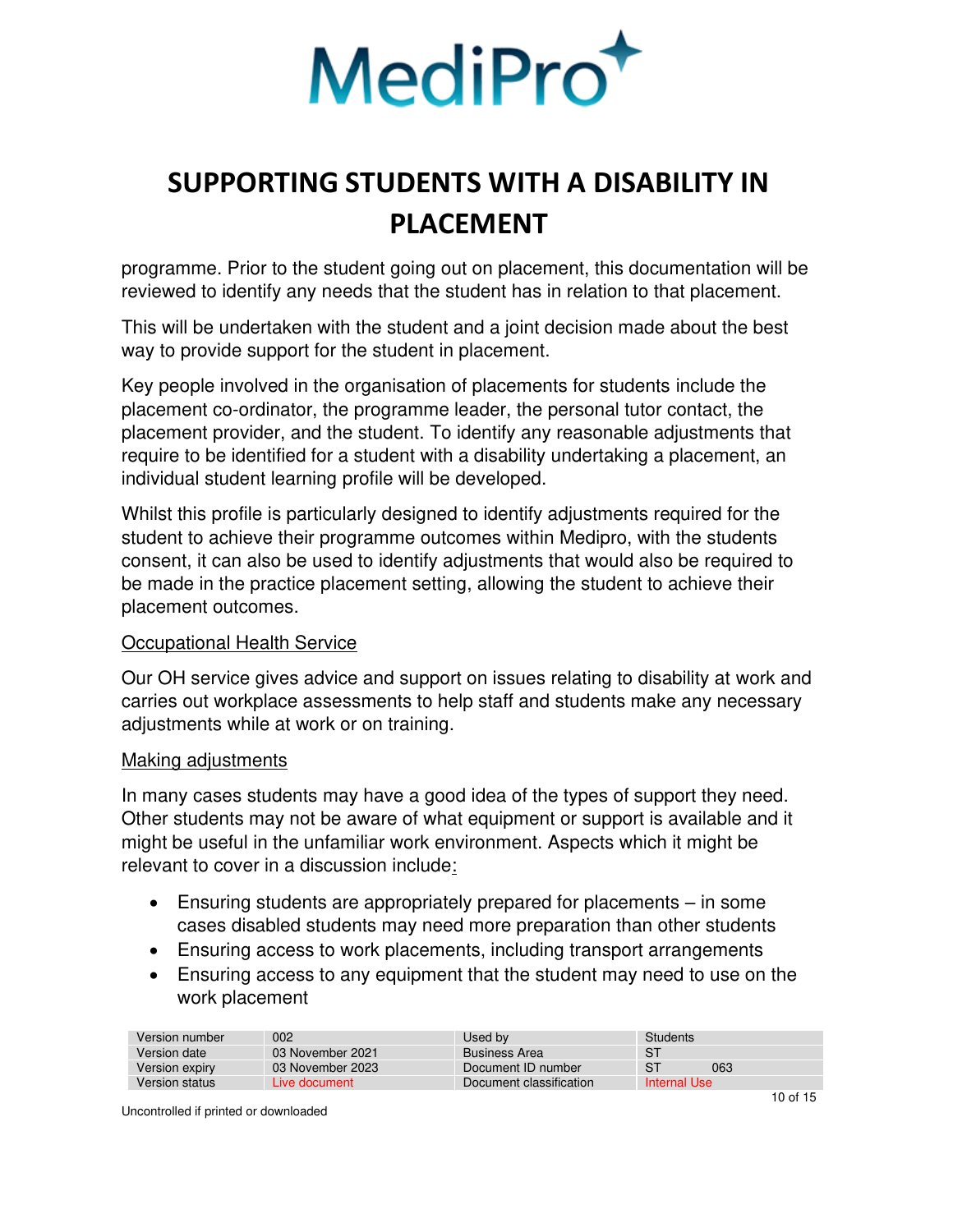

- Ensuring access to audio material and meetings for students with sensory impairments, including the use of interpreters, radio aids or subtitled videos
- Ensuring access to visual material and documents for students with visual impairments or dyslexia, including providing printed materials in accessible formats or providing material on tape
- Ensuring good access in advance to complex instructions for protocols or procedures for students with learning difficulties
- Ensuring placements are appropriate for students with mental health problems or who experience fatigue etc. In some cases, a balance may need to be struck between allowing students access to the widest range of placement opportunity and consideration of the demands involved
- Clarifying arrangements for support workers who may accompany students, e.g., Sign language interpreters, personal assistants etc
- Ensuring ongoing support for those students who may need it through visits or telephone calls, particularly at the start of the placement.

| Version number | 002              | Used by                 | <b>Students</b>       |
|----------------|------------------|-------------------------|-----------------------|
| Version date   | 03 November 2021 | <b>Business Area</b>    | S1                    |
| Version expiry | 03 November 2023 | Document ID number      | S <sub>1</sub><br>063 |
| Version status | Live document    | Document classification | Internal Use          |
|                |                  |                         |                       |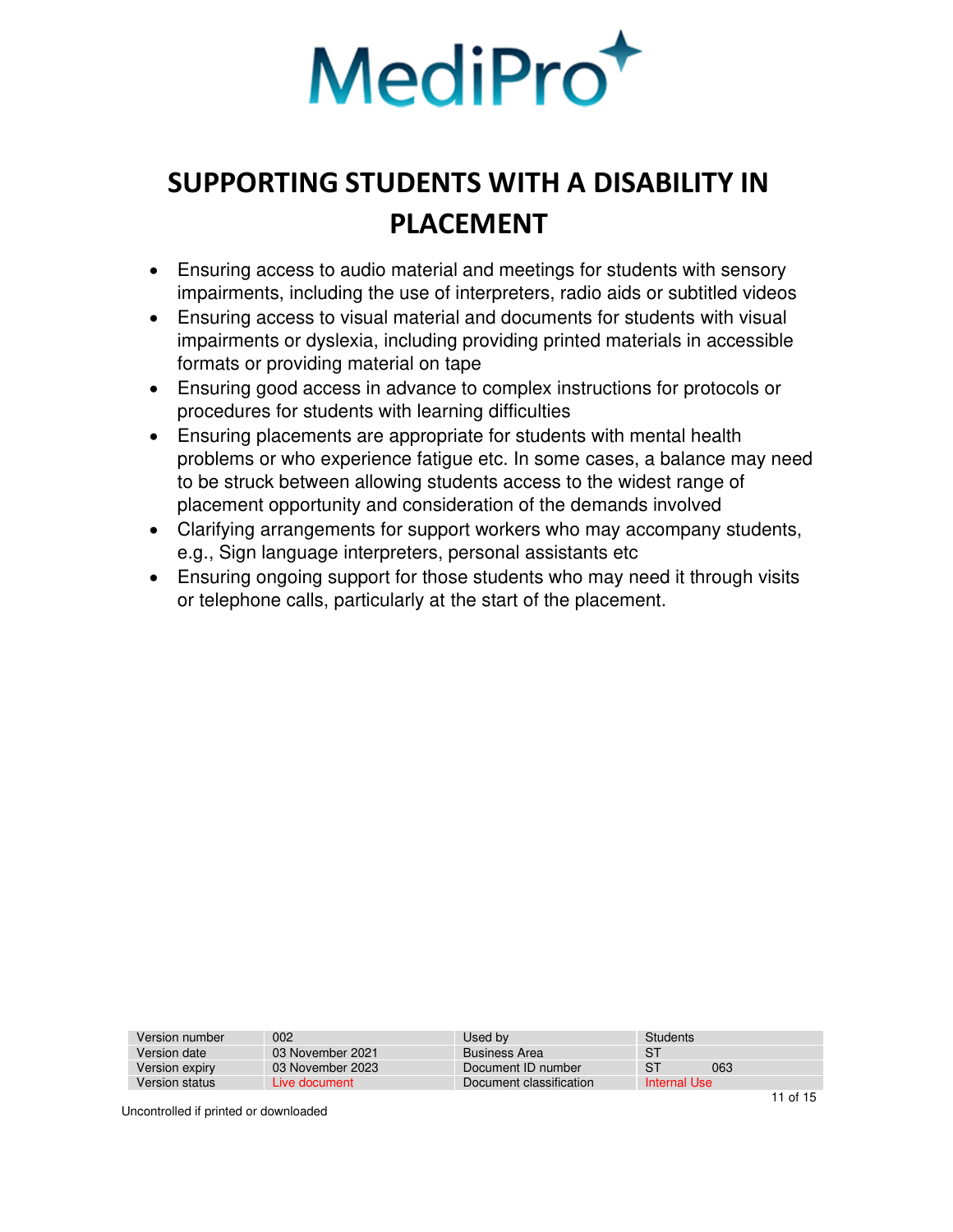

Name and Role of Author: Paul Ashfield, HR Lead

Name and Role of Responsible Person:

Paul Ashfield, HR Lead

Ratified by: **Brian English, Managing Director** 

Signed:

Date Ratified:

Version Control

This policy and procedure will be reviewed 2 yearly or as changes in legislation dictate.

| Version               | Date | <b>Reason for Update</b>                                                  |
|-----------------------|------|---------------------------------------------------------------------------|
| <b>Number</b>         |      |                                                                           |
| $\mathbf{2}^{\prime}$ |      | 03/11/2021   Version 1 is due to expire and has been moved from<br>HS028. |
|                       |      |                                                                           |

| Version number | 002              | Used by                 | Students     |     |
|----------------|------------------|-------------------------|--------------|-----|
| Version date   | 03 November 2021 | <b>Business Area</b>    | S1           |     |
| Version expiry | 03 November 2023 | Document ID number      | -ST          | 063 |
| Version status | Live document    | Document classification | Internal Use |     |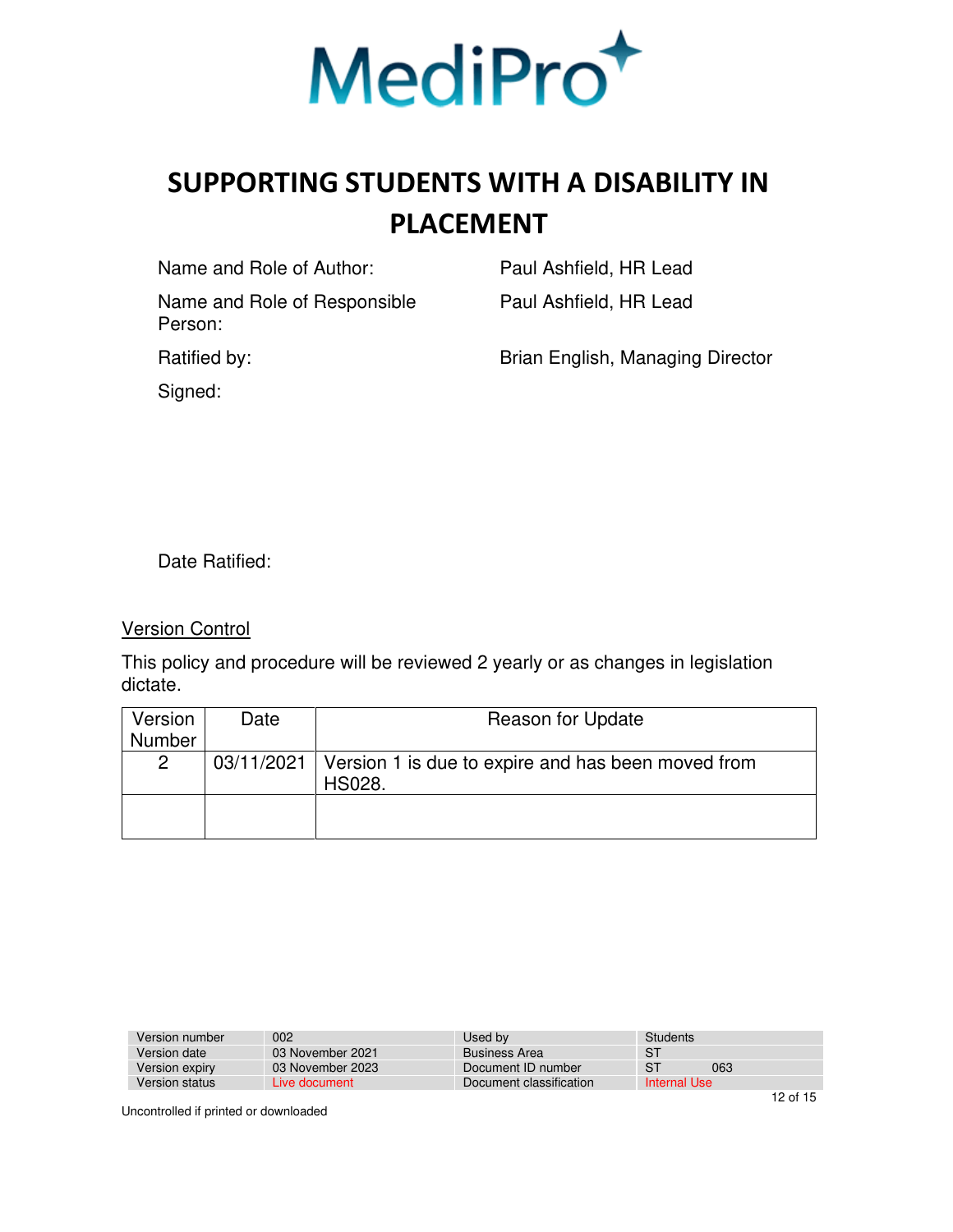

**Appendix A dated 03 Nov 21** 

### **FREQUENTLY ASKED QUESTIONS**

#### <span id="page-12-0"></span>**Q: When do you advise the student/placement organiser to disclose disability?**

A:) A student should have the opportunity to disclose disability (if not already known) to placement organisers at the planning stage and to discuss the implications of their disability for any work placement.

Whether, and how much information needs to be shared with the placement provider, supervisor or other work colleagues should be considered with the student in relation to the placement location, working environment and tasks to be undertaken.

Medipro can help encourage students to disclose by securing agreements from placement providers regarding their role in supporting disabled students in advance. However, it should be noted that there are many reasons why a student may find it difficult to disclose their disability, particularly where there may be a stigma associated with the disability.

### **Q: Where does confidentiality end and disclosure start?**

A:) In most cases the need for disclosure will be agreed between the student and placement organiser. If the student does not wish to disclose their disability to the placement provider in circumstances where the students' disability may put themselves or others at risk, the student's preference for confidentiality may need to be overridden.

In a few cases there may be legal implications if Medipro are aware of a student's disability and chooses not to disclose this to the placement provider.

| 002              | Used by                 | Students              |  |
|------------------|-------------------------|-----------------------|--|
| 03 November 2021 | <b>Business Area</b>    | S <sub>1</sub>        |  |
| 03 November 2023 | Document ID number      | S <sub>1</sub><br>063 |  |
| Live document    | Document classification | Internal Use          |  |
|                  |                         |                       |  |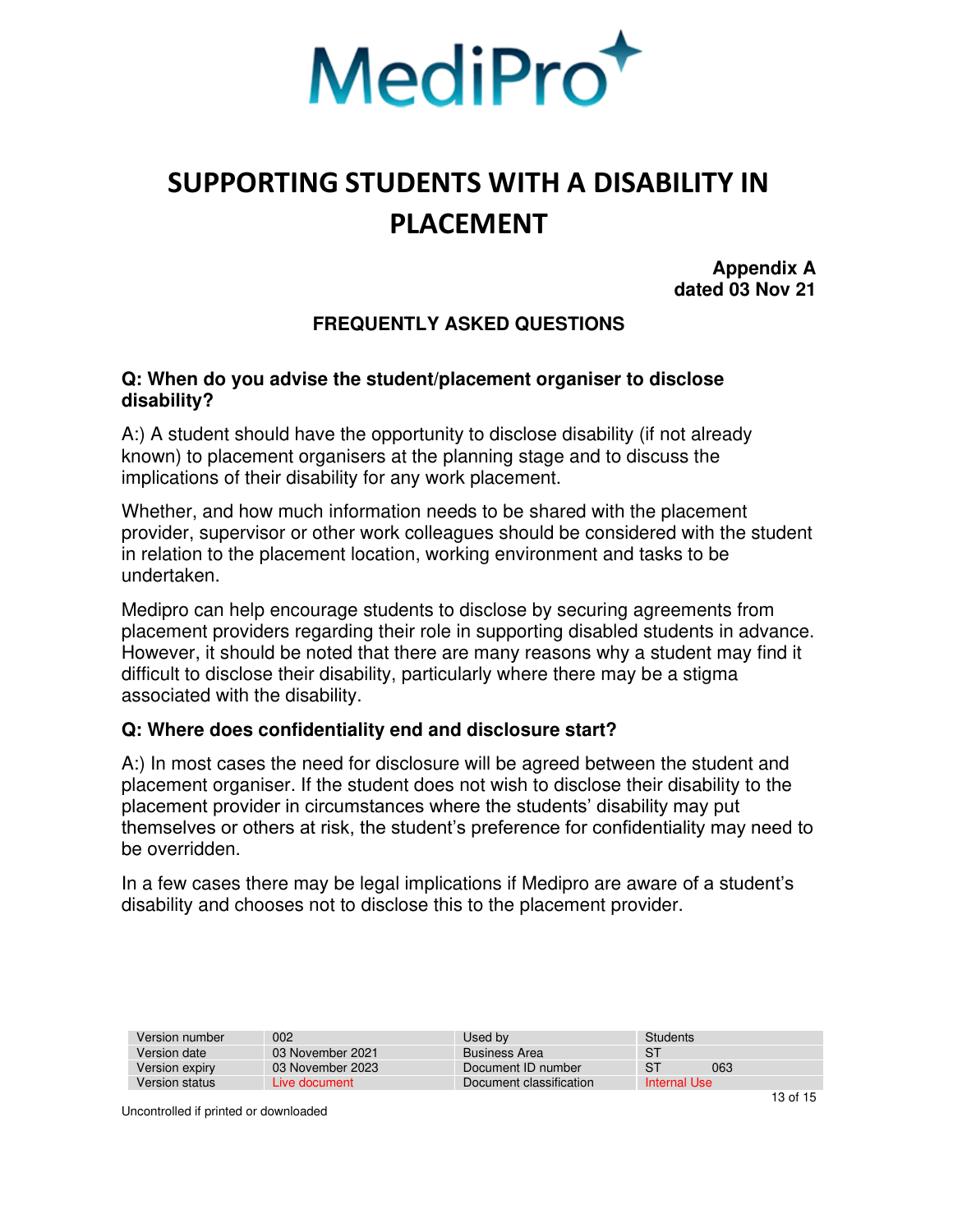

### **Q: Who is responsible for funding adjustments on work placements?**

A:) The duty for making a reasonable adjustment under the Equality Act falls on Medipro for education purposes but the work placement provider will have a responsibility to make work based reasonable adjustments, as an 'employer'.

On occasions, there may be significant differences in the types of adjustment required for education and study needs and those applicable to work placements. In some cases, a discussion may need to take place about the nature of the adjustments and possible solutions.

### **Q: How far should adjustments go?**

A:) The Equality Act clearly sets out the specific requirements not to discriminate against or disadvantage disabled people in education and employment, to advance equality, including treating disabled people more favourably, if necessary. This is in addition to the requirements to make suitable reasonable adjustments.

Whilst there is no requirement for Medipro to make reasonable adjustments that would compromise the maintenance of academic or other standards appropriate to the course or learning programme, any such exceptions would need to be justified as genuine competence standards for which no adjustment can be made.

Institutions should be clear about the distinction between the competence standard itself and the means of demonstrating how this can be achieved.

| Version number | 002              | Used by                 | Students     |     |   |
|----------------|------------------|-------------------------|--------------|-----|---|
| Version date   | 03 November 2021 | <b>Business Area</b>    | S1           |     |   |
| Version expiry | 03 November 2023 | Document ID number      | -ST          | 063 |   |
| Version status | Live document    | Document classification | Internal Use |     |   |
|                |                  |                         |              |     | . |